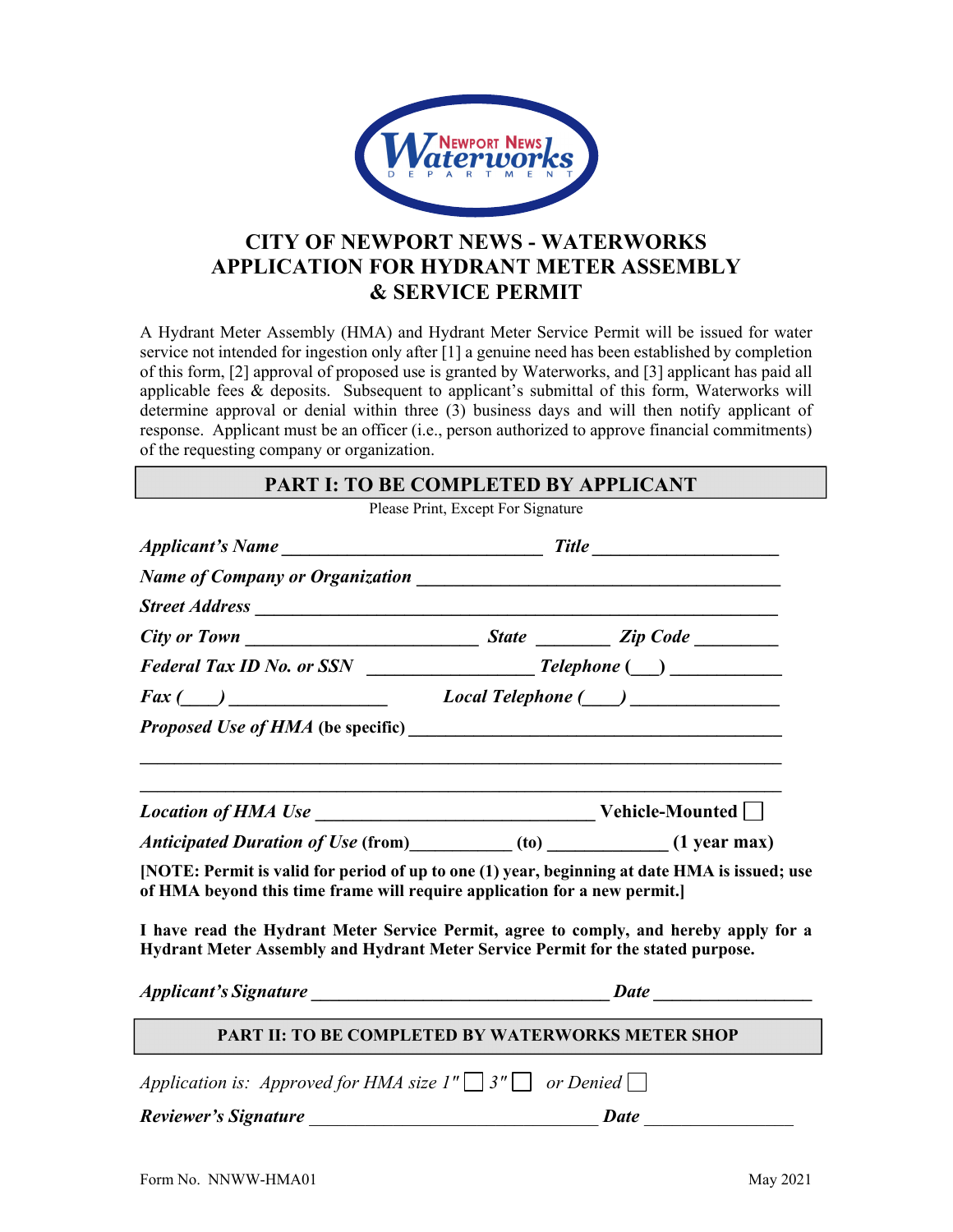# **HYDRANT METER ASSEMBLY RECORD**

The data recorded herein is to document the approved use of a hydrant meter assembly. A copy of the approved application is attached.

## **PART I: TO BE COMPLETED BY METER SHOP**

|                                       | Hydrant Meter Service Permit: Permit No. _____________ Date ____________                                                                                        |  |
|---------------------------------------|-----------------------------------------------------------------------------------------------------------------------------------------------------------------|--|
| <b>Hydrant Meter Assembly Issue:</b>  |                                                                                                                                                                 |  |
| Account No.                           | Issue Date                                                                                                                                                      |  |
|                                       | Meter Serial No. Meter Reading at Issue                                                                                                                         |  |
|                                       |                                                                                                                                                                 |  |
| Vehicle-Mounted HMA:                  |                                                                                                                                                                 |  |
|                                       | Approved Air Gap: Yes $\Box$ No $\Box$ Latest Insp Date Truck No.                                                                                               |  |
|                                       |                                                                                                                                                                 |  |
|                                       |                                                                                                                                                                 |  |
|                                       | Applicant's Representative (Signature) (Signature)                                                                                                              |  |
| <b>Hydrant Meter Assembly Return:</b> |                                                                                                                                                                 |  |
|                                       |                                                                                                                                                                 |  |
|                                       |                                                                                                                                                                 |  |
|                                       | Return Date ___________ Meter Reading at Return ________________________________<br>Condition of HMA is same as at issue: Yes $\Box$ No $\Box$ (describe below) |  |
|                                       |                                                                                                                                                                 |  |
|                                       | (Signature)                                                                                                                                                     |  |
|                                       | PART II: TO BE COMPLETED BY WATERWORKS ACCOUNTING                                                                                                               |  |
|                                       | Accounting Control No. Deposit Amount \$                                                                                                                        |  |
| $Cut$ -Off Date                       | $V$ endor No. $\_\_$                                                                                                                                            |  |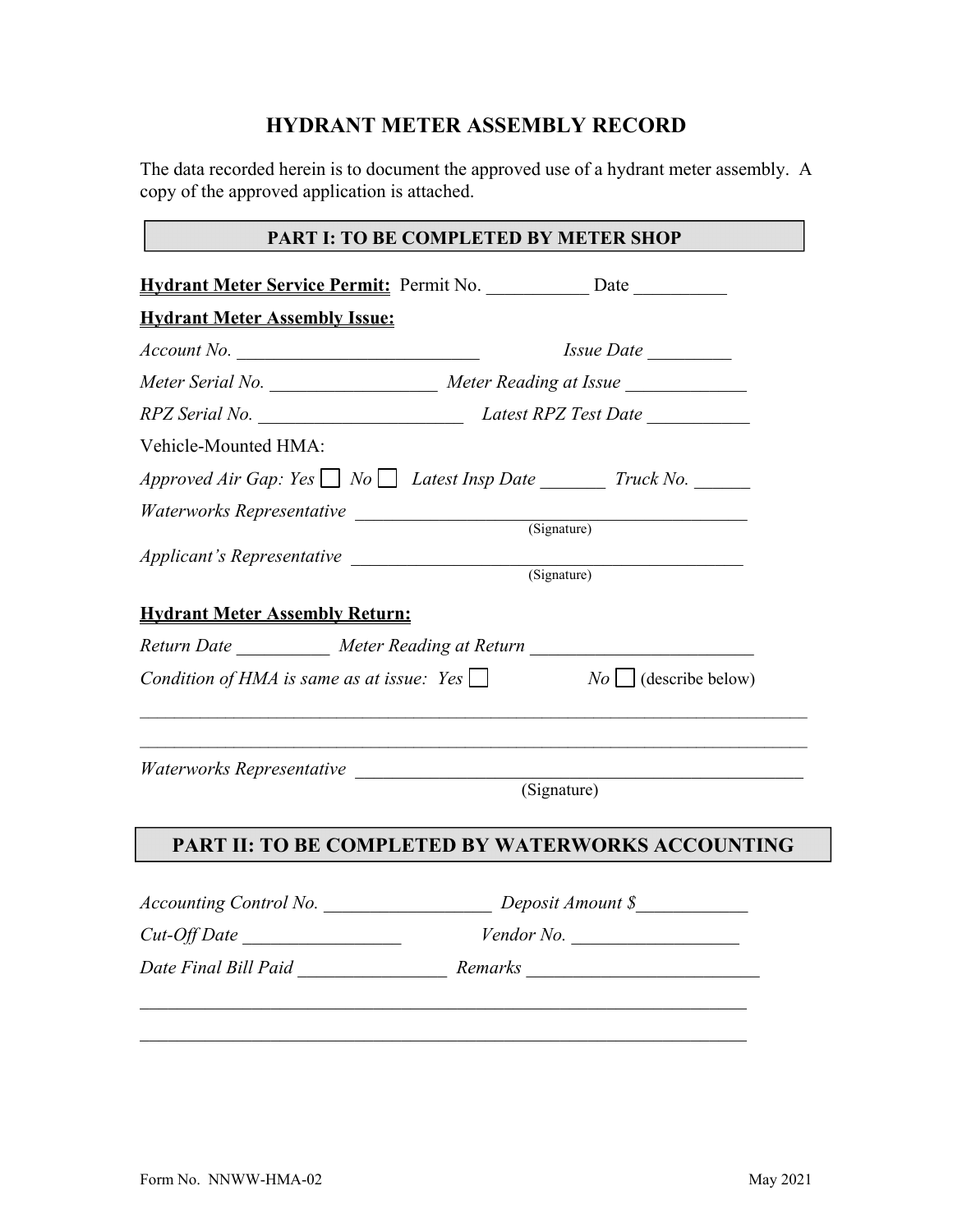# HYDRANT METER ASSEMBLY VIOLATIONS

This document is a record of observed violations involving a hydrant meter assembly issued for use in accordance with the Hydrant Meter Service Permit identified on the other side.

| <u>Permit No.:</u>               | Meter Serial No.: 1994 |              |  |
|----------------------------------|------------------------|--------------|--|
| 1st Violation: Date:             |                        | Hydrant No.  |  |
|                                  |                        |              |  |
|                                  |                        |              |  |
| Action/Comment:                  |                        |              |  |
| Reported by:                     |                        | Recorded by: |  |
| 2nd Violation: Date:             |                        | Hydrant No.  |  |
|                                  |                        |              |  |
|                                  |                        |              |  |
|                                  |                        |              |  |
|                                  |                        |              |  |
| 3 <sup>rd</sup> Violation: Date: | Time:                  | Hydrant No.  |  |
|                                  |                        |              |  |
|                                  |                        |              |  |
| Action/Comment:                  |                        |              |  |
| Reported by:                     |                        | Recorded by: |  |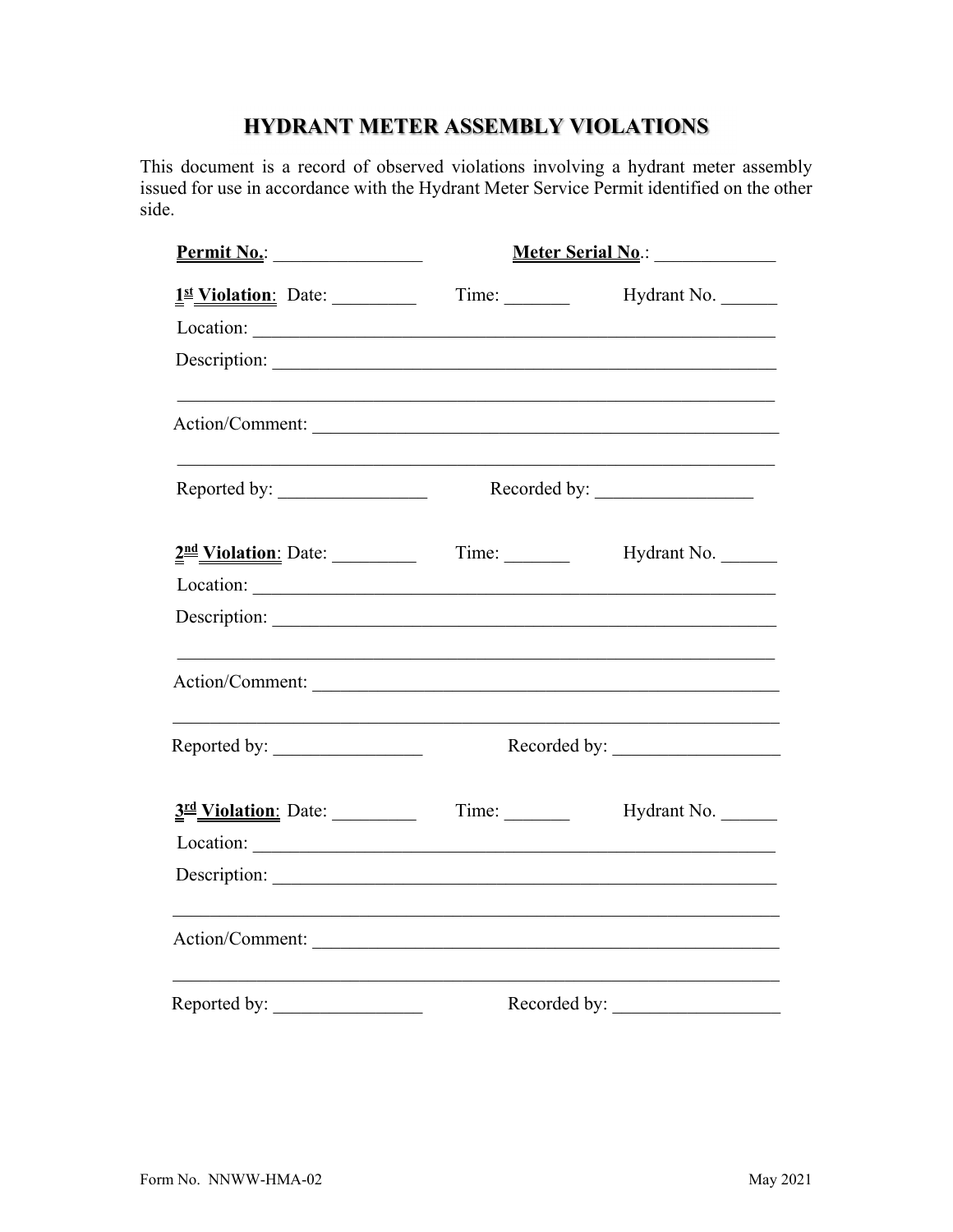| Permit No.                             | Meter Size $1''$ $3''$ Issue Date                                                                                                                                                                                                                                                                                                                                                                    |                                                                                                                                                                                                                                                                                                                                                                                                                                               |
|----------------------------------------|------------------------------------------------------------------------------------------------------------------------------------------------------------------------------------------------------------------------------------------------------------------------------------------------------------------------------------------------------------------------------------------------------|-----------------------------------------------------------------------------------------------------------------------------------------------------------------------------------------------------------------------------------------------------------------------------------------------------------------------------------------------------------------------------------------------------------------------------------------------|
|                                        |                                                                                                                                                                                                                                                                                                                                                                                                      |                                                                                                                                                                                                                                                                                                                                                                                                                                               |
|                                        |                                                                                                                                                                                                                                                                                                                                                                                                      |                                                                                                                                                                                                                                                                                                                                                                                                                                               |
|                                        |                                                                                                                                                                                                                                                                                                                                                                                                      | $.$ Vehicle-mounted $\Box$                                                                                                                                                                                                                                                                                                                                                                                                                    |
|                                        | <b>General:</b><br>meters with a permanent air gap arrangement), appropriate fittings & valves, and a hydrant wrench.<br>use of the HMA beyond this time frame will require application for a new permit.                                                                                                                                                                                            | Use of a hydrant meter assembly (HMA) and a hydrant meter service permit is pursuant to an applicant<br>receiving approval, agreeing to the conditions of the permit, and complying with those conditions. An HMA<br>is defined as a water meter, a reduced pressure principle backflow preventer (except for vehicle-mounted<br>A hydrant meter service permit is valid for one (1) year beginning at date hydrant meter assembly is issued; |
| assumes no liability for such use.     | Use & Restrictions:                                                                                                                                                                                                                                                                                                                                                                                  | Water obtained from a fire hydrant is NOT intended for ingestion by humans or animals, and Waterworks                                                                                                                                                                                                                                                                                                                                         |
|                                        | water drawn from a hydrant must pass through an HMA.                                                                                                                                                                                                                                                                                                                                                 | A hydrant meter assembly must be used at all times whenever water is drawn from a fire hydrant, and all                                                                                                                                                                                                                                                                                                                                       |
|                                        | or on hydrants in jurisdictions not served by Newport News Waterworks.                                                                                                                                                                                                                                                                                                                               | Hydrant meter assemblies issued by Newport News Waterworks are to be used only on fire hydrants that<br>are owned & maintained by Newport News Waterworks. They are not to be used on private fire hydrants                                                                                                                                                                                                                                   |
|                                        | NOTE: Fire hydrants that are owned & maintained by Newport News Waterworks are easily<br>identified by an Arabic numeral or series of numerals stamped into the top surface of each hydrant's<br>operating nut. In addition, these hydrants are painted red, with white paint on the bonnet and nozzle<br>capsalthough, not all fire hydrants painted with this scheme are the Waterworks' hydrants. |                                                                                                                                                                                                                                                                                                                                                                                                                                               |
|                                        | Waterworks' Meter Shop will not be allowed.                                                                                                                                                                                                                                                                                                                                                          | Use of hydrant meter assemblies (or any portion thereof) obtained from a source other than Newport News                                                                                                                                                                                                                                                                                                                                       |
| considered a violation of this permit. |                                                                                                                                                                                                                                                                                                                                                                                                      | Only wrenches specifically designed for use on fire hydrants are to be used for removing/replacing nozzle<br>caps, and for operation of the hydrant's operating nutuse of anything other than a hydrant wrench will be                                                                                                                                                                                                                        |
|                                        | provided to minimize the weight borne by the nozzle and/or coupling on the HMA.                                                                                                                                                                                                                                                                                                                      | If a hydrant meter assembly is attached directly to a fire hydrant nozzle, a rigid means of support must be                                                                                                                                                                                                                                                                                                                                   |
| for emergency use.                     |                                                                                                                                                                                                                                                                                                                                                                                                      | The hydrant meter assembly must be disconnected from the fire hydrant from which water is being drawn<br>at the end of each normal workday. No fire hydrant is to be left in a condition that would impede access                                                                                                                                                                                                                             |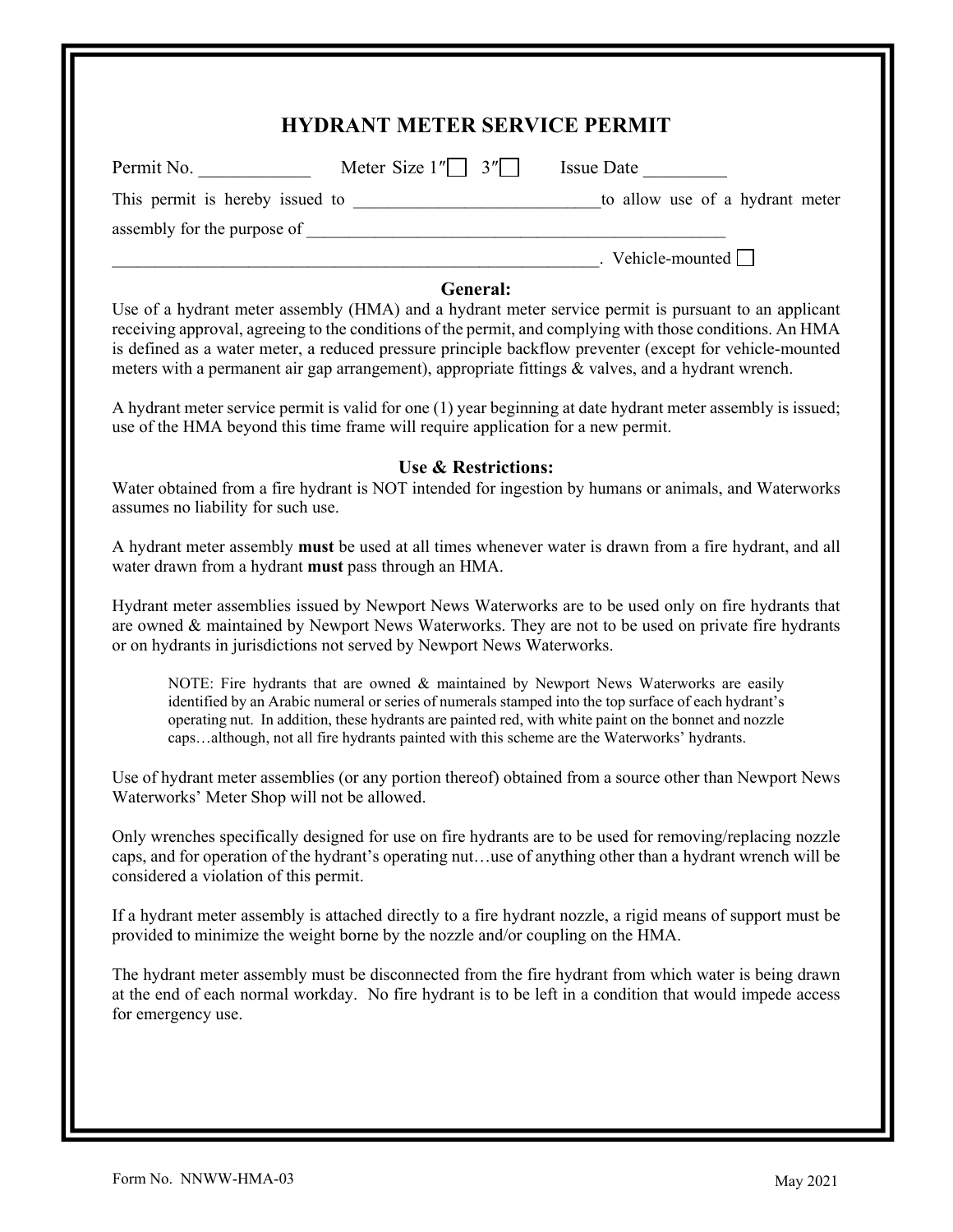In the event of a water supply emergency, as determined by the Waterworks Director, all hydrant meter service permits will be reviewed for possible suspension for an unspecified period of time. The period of validity for all suspended permits will be extended for an amount of time equal to the suspension. Use of an HMA during a permit suspension may result in confiscation of HMA.

#### **Deposits & Fees:**

Subsequent to approval of application for a hydrant meter assembly and prior to issuance of the HMA & hydrant meter service permit, the following financial obligations must be paid:

NOTE: All applicable deposits  $\&$  fees must be remitted in the form of a check or money order made payable to Waterworks.

- 1. A non-interest bearing security deposit in the amount of \$390.00 [1″ meter with backflow preventer] or \$855.00 [3″ meter with or without backflow preventer].
- 2. A turn-on fee (to initiate the account) in the amount of \$50.00

A monthly service fee of \$42.00 [1″ meter] or \$160.00 [3″ meter with or without backflow preventer] will be assessed during time permit holder has possession of the HMA, regardless of consumption.

Applicant's HMA account will be charged the applicable water consumption rate in effect at time of use for **all** metered water.

A permit holder retaining an HMA for more than 30 days will be required to report their hydrant meter reading between the 1<sup>st</sup> & 10<sup>th</sup> of each month to Waterworks Auditing. **[Call: 926-1163 or fax: 926-1168 or e-mail: wwauditing@nnva.gov**]. Meter dials register water consumption similar to a vehicle's mileage odometer…read (left to right) & report ALL digits, including ALL ZEROS. **A no-read fee in the amount of \$25.00 will be assessed to each account for each month that a reading is not reported.**

The cost of any damage to the HMA and/or hydrant(s) as the result of misuse or improper care, whether incidental or intentional, will be charged directly to the applicant, and if not paid it will be deducted from the security deposit. All charges, including those for damage, assessed to the applicant must be paid in full before the security deposit will be returned to the applicant.

All outstanding fees assessed to any account in the applicant's name, or the name of the company or organization requesting an HMA must be satisfied prior to issuance of this permit.

## **Maintenance & Testing:**

It is the responsibility of the permit holder to maintain the hydrant meter assembly in the same condition that existed at time of issue. All HMA's (including vehicle-mounted air-gaps) are not to be altered or tampered with in any fashion; evidence of such will be a violation of this permit and could result in suspension of hydrant use privileges; this is not to preclude the addition of fittings downstream of the HMA.

The HMA shall be returned to the meter shop when:

- a. It is no longer needed by the permit holder
- b. A period of one (1) year from issue date has passed
	- i. Vehicles with mounted HMA's must be presented for air gap inspection
- c. The assembly is recalled by the Waterworks

All hydrant meter assemblies must be returned to Waterworks meter shop at 425 Industrial Park Drive, Newport News upon notification by the meter shop.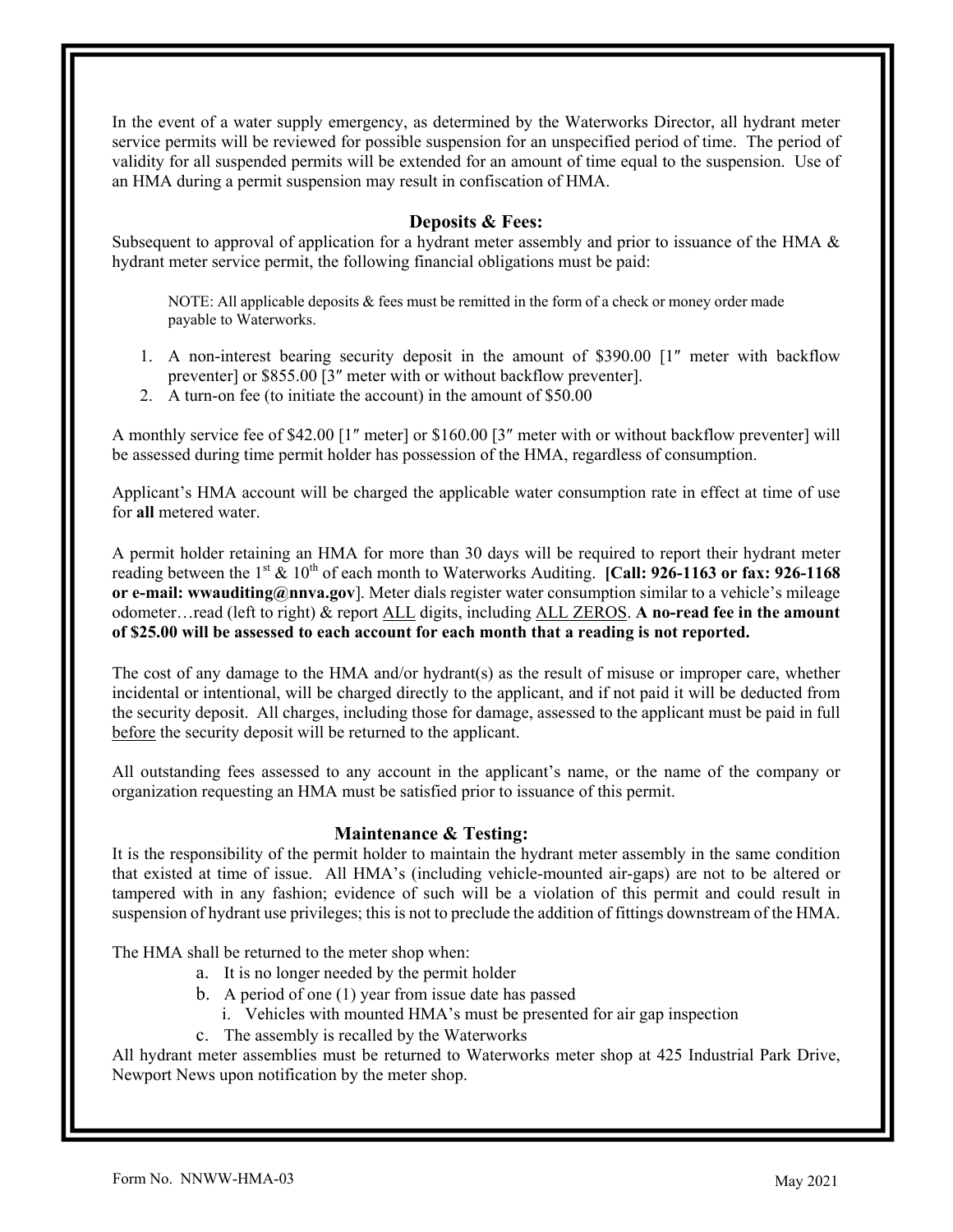#### **Enforcement & Penalties:**

The Waterworks meter shop will maintain a record of all reported violations observed in the field and will take appropriate action, as follows:

- The first violation will result in a verbal warning to the permit holder and to the applicant
- A second violation will result in a verbal warning to the permit holder and a written notification to the applicant informing him/her of the two (2) violations and the consequences of a third violation.
- A third violation will result in revocation of the hydrant meter service permit and recall of the hydrant meter assembly

Revocation of a hydrant meter service permit, for any reason, will result in:

- Forfeiture of all deposits on the subject account
- Ineligibility of company or organization represented by permit holder to obtain another permit for a minimum of six (6) months, unless approval is granted by Waterworks' Director or his representative.

The revocation of a second hydrant meter service permit, within 24 months, issued to the same company or organization will result in permanent ineligibility.

#### **TO BE COMPLETED BY PERMIT HOLDER:**

Please Print, Except For Signature

Name \_\_\_\_\_\_\_\_\_\_\_\_\_\_\_\_\_\_\_\_\_\_\_\_\_\_\_\_\_\_\_\_\_\_\_\_\_\_\_\_\_\_\_\_\_\_\_\_\_\_\_\_\_\_\_\_\_\_\_\_

(Current Photo-Identification Required)

Representing (company or organization)

I have read and understand the above requirements, and hereby agree to comply with these requirements in the use of a Hydrant Meter Assembly and Hydrant Meter Service Permit for the stated purpose. Furthermore, I understand that violation of any of these requirements could result in penalties, loss of this permit and hydrant meter use privileges.

Signature Date Date  $\overline{\phantom{a}}$ 

#### **TO BE COMPLETED BY METER SHOP:**

Waterworks Representative

(Signature)

# **A COPY OF THIS PERMIT MUST BE ON SITE**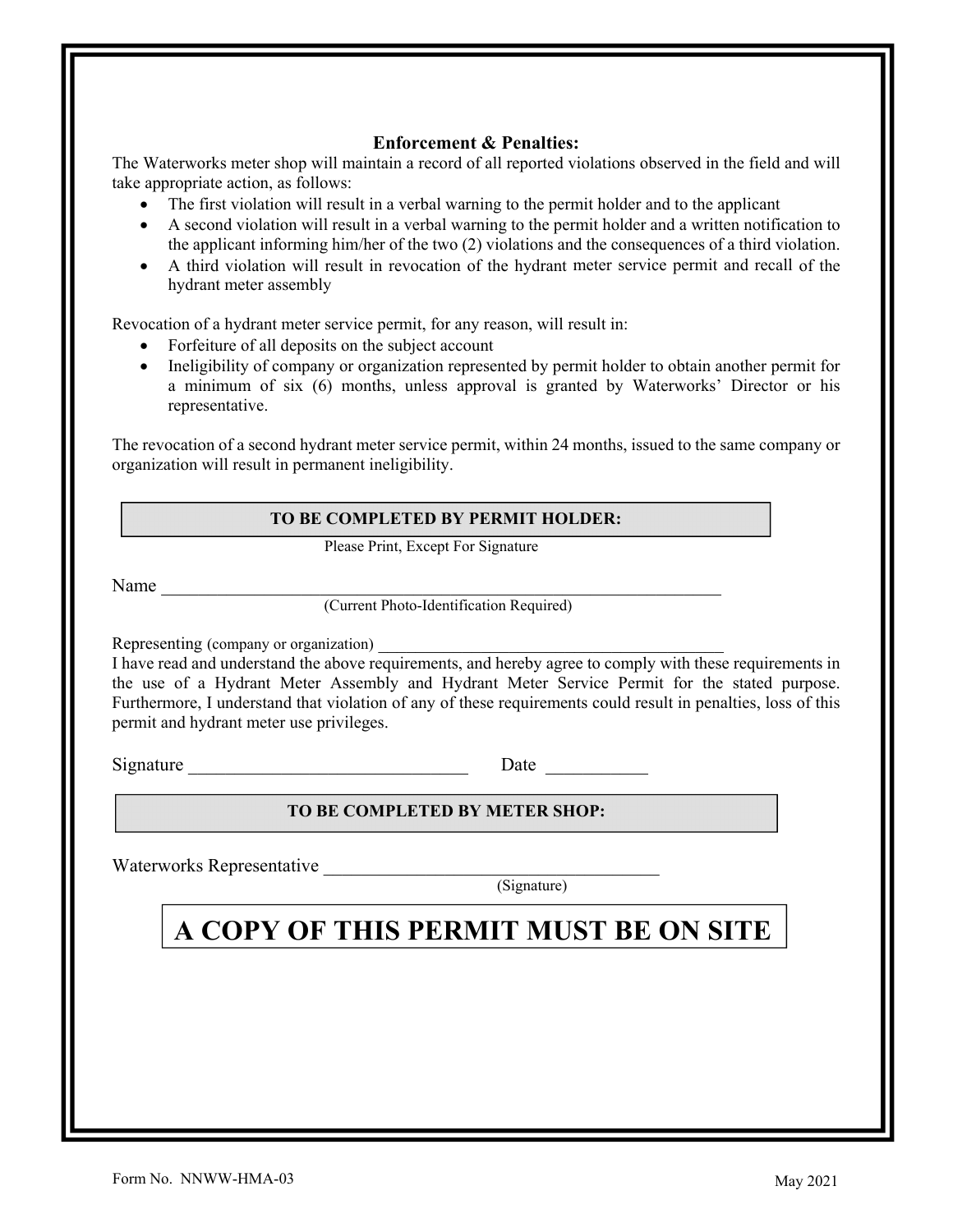## **Report all problems with fire hydrants to 757-234-4913**

Hydrant Meter Assemblies are issued to companies/organizations to accommodate their stated need(s) for water; however, you are reminded that the primary purpose of all fire hydrants is for emergency use…please do not abuse this privilege by impeding access to any hydrant.

## NOTE:

Only wrenches specifically designed for use on fire hydrants are to be used for removing/replacing nozzle caps, and for operation of the hydrant's operating nut

Any fire hydrant to which a hydrant meter assembly will be connected shall be operated in the following manner:

- 1. Verify that the hydrant is closed before removing any nozzle caps
- 2. Remove and securely store nozzle cap
- 3. Flush hydrant by allowing a slow flow until clear
- 4. Attach hydrant meter assembly to hydrant nozzle and provide adequate support blocking…DO NOT OBSTRUCT VENT PORT ON RP – Maintain a minimum of 12″ clearance between vent port and closest object/ground.
- 5. Verify outlet shut-off valve of hydrant meter assembly is closed
- 6. SLOWLY open (turning counter-clockwise) hydrant operating nut until hydrant is fully open
- 7. SLOWLY open hydrant meter assembly outlet shut-off valve…use this valve to control flow during working hours

At the end of each normal workday, the hydrant meter assembly shall be disconnected from the fire hydrant in the following manner:

- 1. Verify that hydrant meter outlet shut-off valve is closed
- 2. SLOWLY close (turning clockwise) hydrant operating nut until hydrant is fully closed
- 3. Open HMA outlet shut-off valve and drain HMA
- 4. Disconnect hydrant meter assembly from fire hydrant
- 5. Replace nozzle cap on fire hydrant nozzle
- 6. Secure hydrant meter assembly to avoid unauthorized use or theft





Meter dials register water consumption similar to a vehicle's mileage odometer…read (left to right) & report ALL digits, including ALL ZEROS.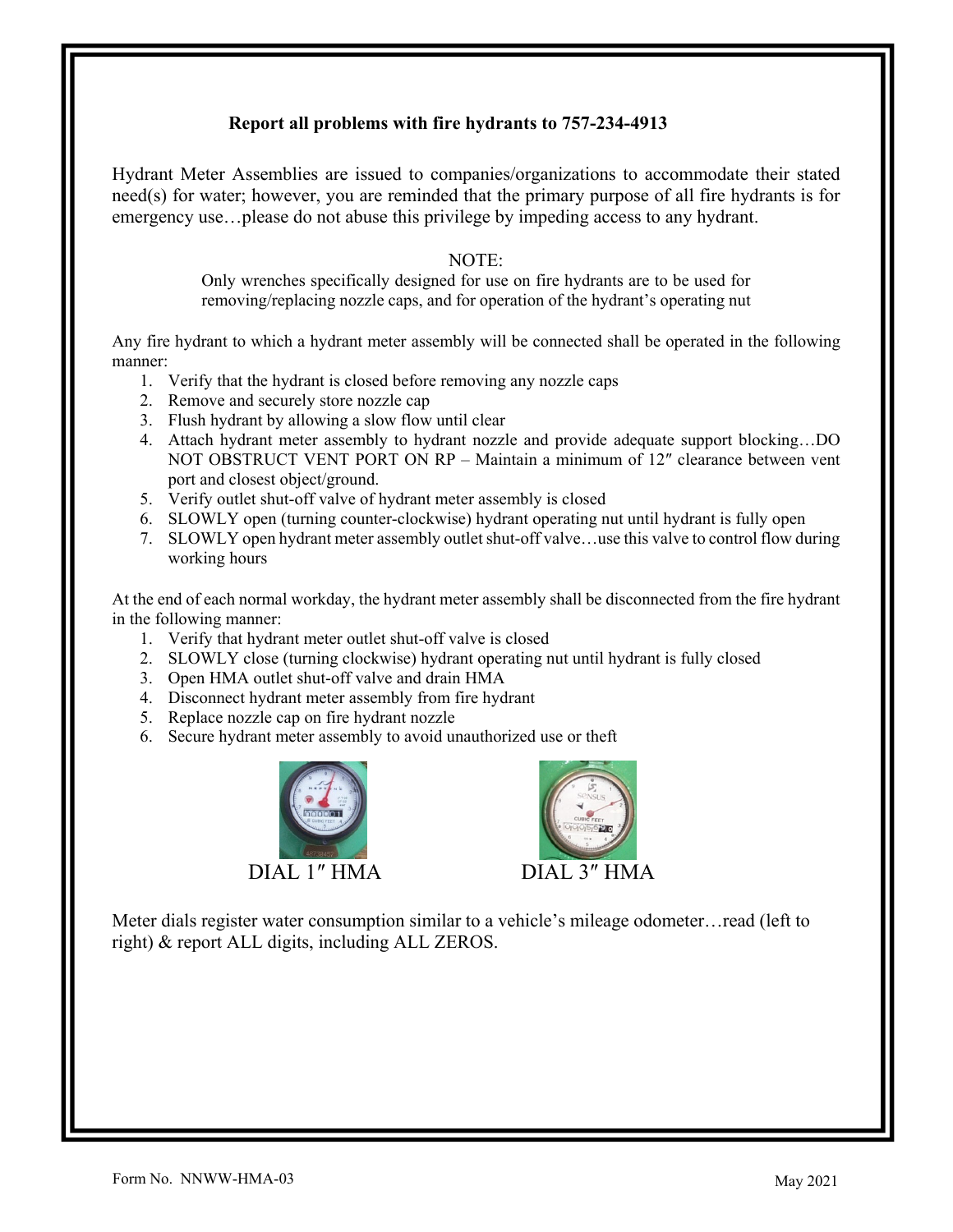## **HYDRANT METER ASSEMBLY**



| <b>ITEM NO.</b> | <b>DESCRIPTION</b>                             |
|-----------------|------------------------------------------------|
|                 | Water Meter                                    |
|                 | Reduced Pressure Principle Backflow Preventer  |
| 2a              | Ball Valve (inlet)                             |
| 2h              | Ball Valve (outlet) – Operate For Flow Control |
|                 | Hydrant Wrench - Furnished by Waterworks       |

This diagram illustrates a 3″ Hydrant Meter Assembly as issued by meter shop, and its proper installation. A 1″ HMA is similar and is equipped with a male pipe thread x male garden hose thread adapter on the outlet valve.